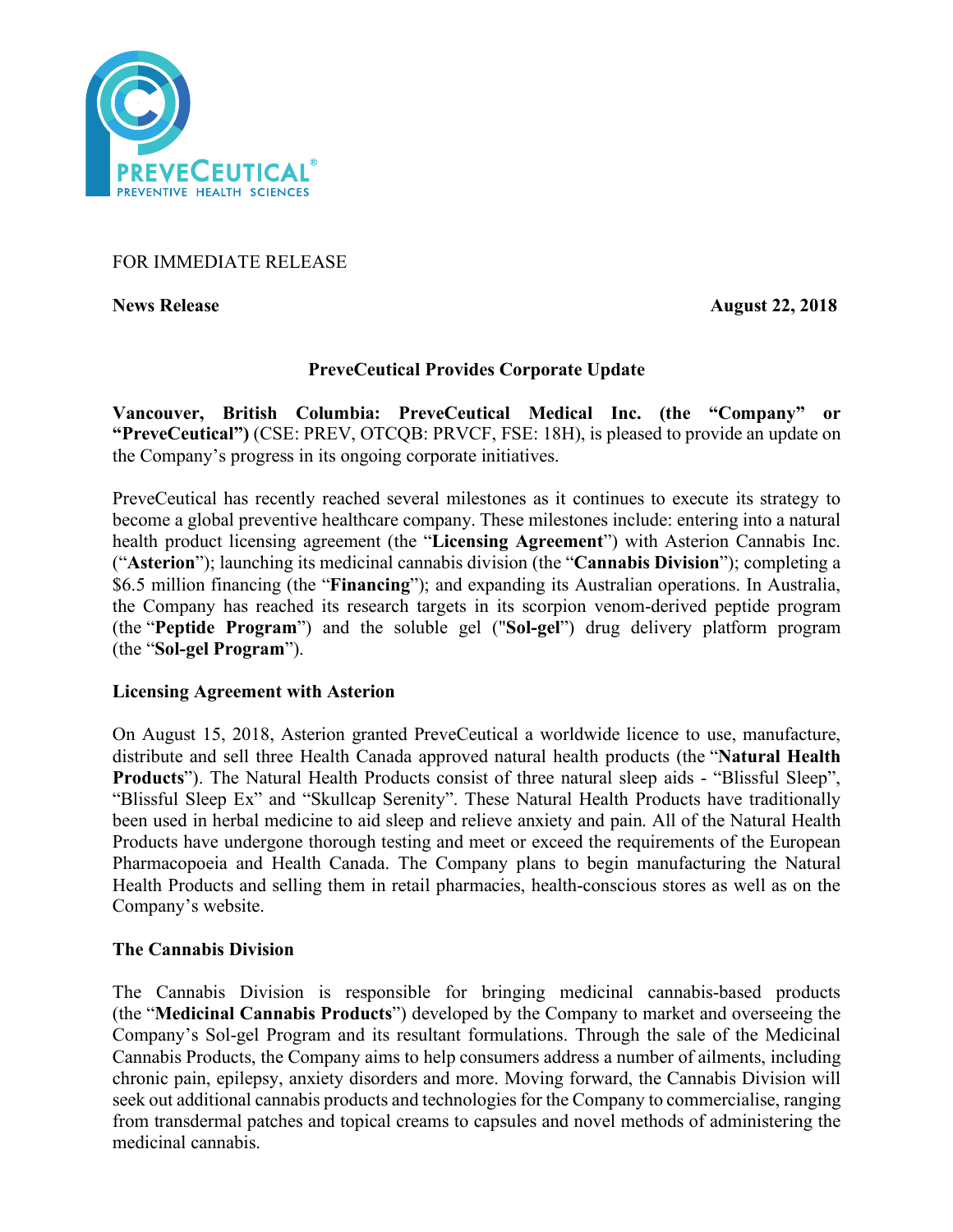# **The Financing**

On June 29, 2018, the Company closed a non-brokered private placement of 130,799,750 units (the "**Units**") at a price of \$0.05 per Unit for gross proceeds of \$6,539,988. The proceeds will be used to fund the Company's research and development programs and for general working capital purposes. For further information on the financing, see news release dated June 29, 2018.

# **Australian Operations**

# *Expanded Operations and Aurora Cannabis Inc. Shipments*

The Company expanded its operations and incorporated an Australian subsidiary, PreveCeutical (Australia) Pty Ltd. The decision to expand its Australian operations was influenced by Australia's strong foundation of academic and clinical research, as well as the Australian research and development tax incentives.

The Company conducts its research and development programs in Australia, and after successfully applying for and receiving the necessary permits, PreveCeutical arranged for two deliveries of medicinal cannabis from Canada by Aurora Cannabis Inc. to the Pharmacy Australia Centre of Excellence at the University of Queensland for use in the Sol-gel Program.

# *The Sol-Gel Program*

By applying the Sol-gel technology to cannabis, the Company intends to develop therapies for relief from a range of symptoms, including pain, inflammation, anxiety, seizures and neurological disorders. The advantages of Sol-gels over conventional liquid nasal sprays include: longer therapeutic effects, reduced dosage requirements and reduced negative side effects, such as irritation.

The current focus of the Sol-gel Program is the preparation of Sol-gel formulations containing fixed CBD:THC concentrations, which, when sprayed using the Company's custom applicator, will be able to safely and consistently deliver CBD:THC to the central nervous system in predefined ratios, enabling the development of Medicinal Cannabis Products tailored for a broad range of ailments and diseases.

# *The Peptide Program*

Phase 1 of the Peptide Program yielded promising results, as PreveCeutical's research team identified eight peptide candidates for the Company's future Nature Identical™ peptide therapeutics, which are intended to treat, regulate and prevent cancer progression.

Phase 2 of the Peptide Program is now underway, as the Company works to re-design the peptides, with the goal of enhancing their biostability, while maintaining their potency during screening against well-characterised and defined targets associated with brain cancer. In Phase 3, the Company will begin to screen the peptides in cell-based cancer models.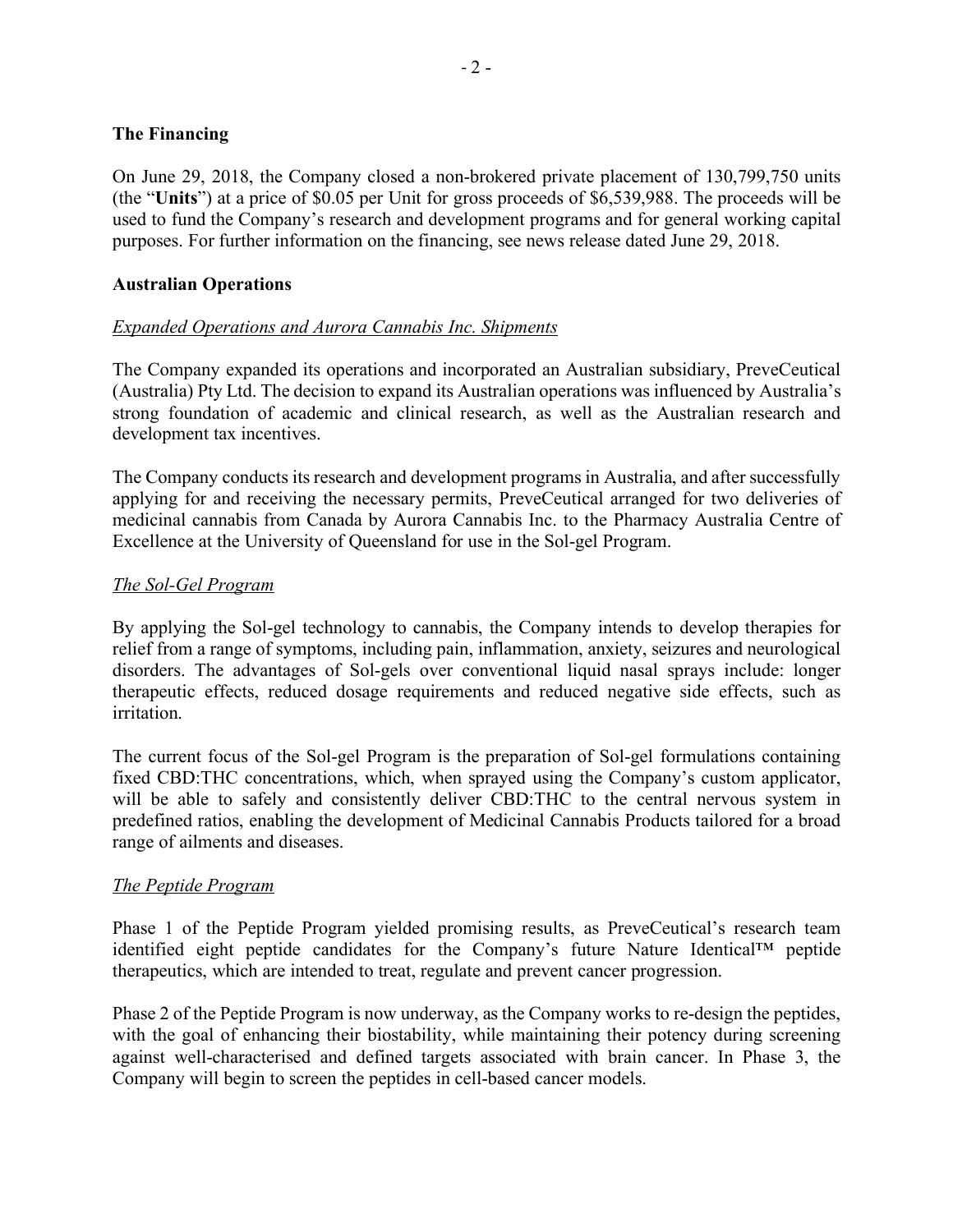#### **About PreveCeutical**

PreveCeutical is a health sciences company that develops innovative options for preventive and curative therapies utilizing organic and nature identical products.

PreveCeutical aims to be a leader in preventive health sciences and currently has five research and development programs, including: dual gene therapy for curative and prevention therapies for type 2 diabetes and obesity; a Sol-gel drug delivery program; Nature Identical™ peptides for treatment of various ailments; non-addictive analgesic peptides as a replacement to the highly addictive analgesics such as morphine, fentanyl and oxycodone; and a therapeutic product for treating athletes who suffer from concussions (mild traumatic brain injury).

PreveCeutical sells CELLB9®, an Immune System Booster. CELLB9® is an oral solution containing polarized and potentiated essential minerals extracted from a novel peptide obtained from Caribbean Blue Scorpion venom. This product is available on the Company's website.

For more information about PreveCeutical, please visit www.PreveCeutical.com, follow us on Twitter: http://twitter.com/PreveCeuticals and Facebook: www.facebook.com/PreveCeutical.

# *On Behalf of the Board of Directors*

*"Stephen Van Deventer"* Chairman, CEO and President

# *For further information, please contact:*

Deanna Kress Director of Corporate Communications & Investor Relations +1-778-999-6063 deanna@PreveCeutical.com

#### *Forward-Looking Statements:*

This news release contains forward-looking statements and forward-looking information (collectively, "forwardlooking statements") within the meaning of applicable Canadian and U.S. securities legislation, including the United States *Private Securities Litigation Reform Act of 1995*. All statements in this news release that are not purely historical are forward-looking statements and include statements regarding beliefs, plans, expectations and orientations regarding the future including, without limitation, the ability of the Company to develop and bring its Medicinal Cannabis Products to market, the manufacture and sale of the Natural Health Products, the efficacy of the Company's products, generally, matters related to the Company's current and planned research and development programs, including, the Peptide Program involving the re-design and screening of peptides in cell-based cancer models and the use of the Sol-gel Program's resultant formulations for treatment of ailments, the Company's use of the proceeds of the Financing, the Company's anticipated business plans and its prospect of success in executing its proposed plans. Often, but not always, forward-looking statements can be identified by words such as "plans", "expects", "may", "intends", "anticipates", "believes", "proposes" or variations of such words including negative variations thereof and phrases that refer to certain actions, events or results that may, could, would, might or will occur or be taken or achieved. Forward looking statements are based on certain assumptions regarding the Company, including expected growth, results of operations, performance, industry trends and growth opportunities. Actual results could also differ from those projected in any forward-looking statements due to numerous factors including, risks and uncertainties relating to the inability of the Company, to, among other things, obtain any required governmental, regulatory or stock exchange approvals, permits, consents or authorizations required, including Canadian Securities Exchange acceptance of any planned future activities, commercialise therapeutic and diagnostic technologies, execute its proposed business